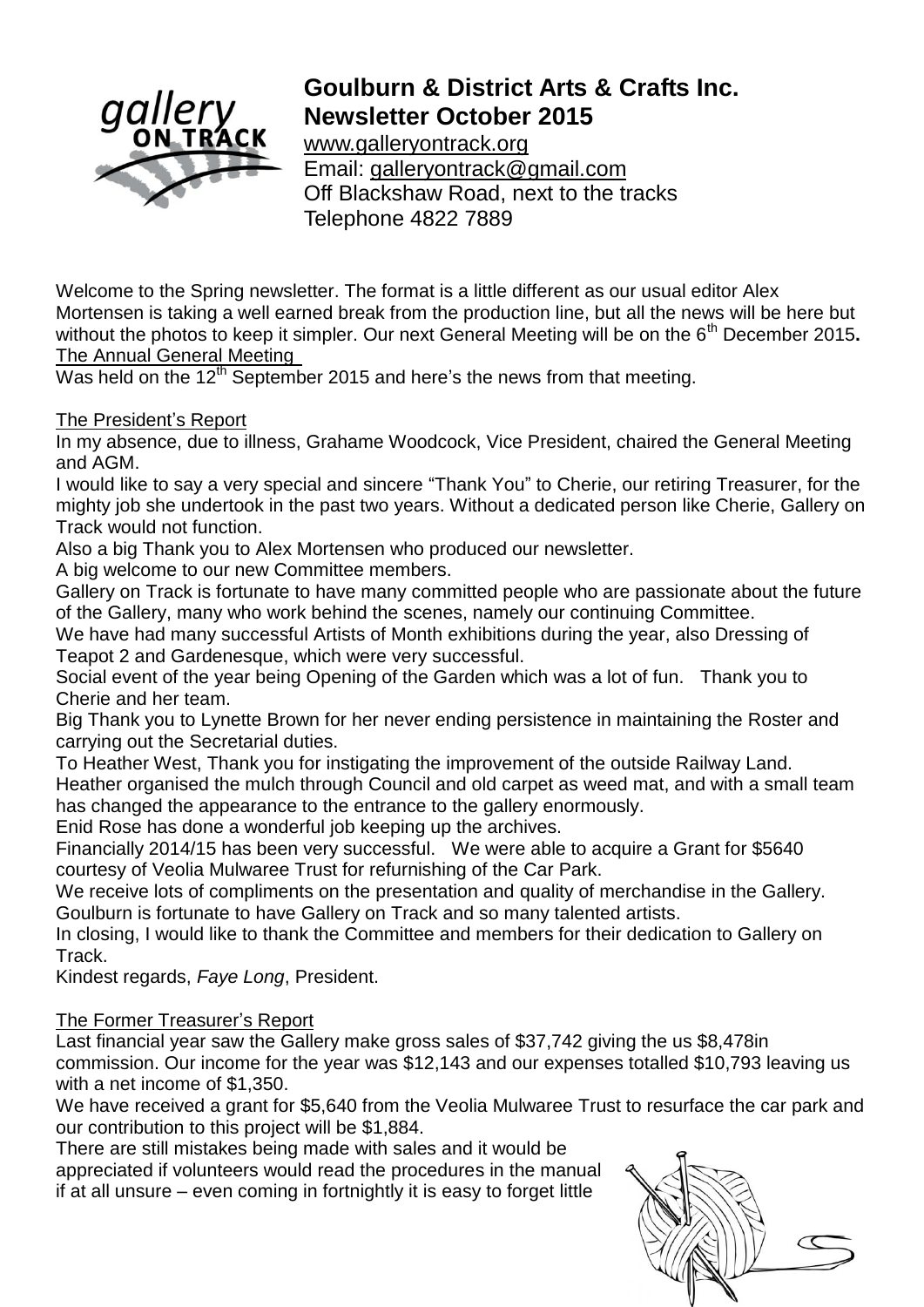things. There have been only two weeks in the last year when the banking had no mistakes. The problem when sales are not recorded correctly is that it creates more work for the treasurer correcting sales on the computer because if this not done artists will not be paid or the wrong artist may be paid. This is where the Daily Sales Sheet is critical as it enables a double check to be done. I don"t think anyone would like to miss out on the proceeds of a sale due to incorrect recording.

I would like to thank Margaret Kearns for taking on the job of Treasurer and wish her all the best -*Cherie Sellars*

#### Office Bearers for 2015/2016

| Faye Long                            |
|--------------------------------------|
| <b>Grahame Woodcock</b>              |
| Lynette Brown                        |
| <b>Margaret Kearns</b>               |
| Fiona Hammond                        |
| Elaine Bill, Diane Lee, Carol Divall |
| <b>Grahame Woodcock</b>              |
|                                      |

#### Welcome to New Members

Leslie Whitten, Brian Harlech-Jones, Diane Lee, Perc Carter, Desma Carter, Candy Jubb. Welcome aboard!

#### Bits and Pieces

\* Can you help? Sometimes our volunteers on the Duty Roster are unable to work their rostered day at short notice and the Gallery needs a minimum of 2 people to open. We would very much appreciate if we had a few people we can call for a possible "emergency" fill-in on short notice. Please note that this does not mean you are able to work -just that you don't mind the Gallery calling you on short notice on the chance you *might* be able to help -even a few hours can make a difference if you can"t commit to the whole day. Can you please let Lynette Brown (ph 4821 1959) know if you don"t mind being on the Gallery"s Short Notice List -it would be very much appreciated.

\* Members on duty –please note that the vacuum cleaner MUST be emptied and the filters MUST be cleaned –the instructions are on the side of the fridge and the manual is on top of the fridge if you want more information.

\* Selling members are reminded that they MUST put their percentage on each invoice because it saves time for barcoder.

\* It has been decided that pods for coffee machine need to be purchased by members for their own use.



\* If you are going to be an Artist of the Month we would appreciate if you could supply the Gallery with some photos of your works and some information about them and an artist's statement about yourself at least 4 weeks before your exhibition so we can keep the website updated and post a notice on facebook, eg, the opening/meet the artist date and details about it -time, nibbles, drinks etc.